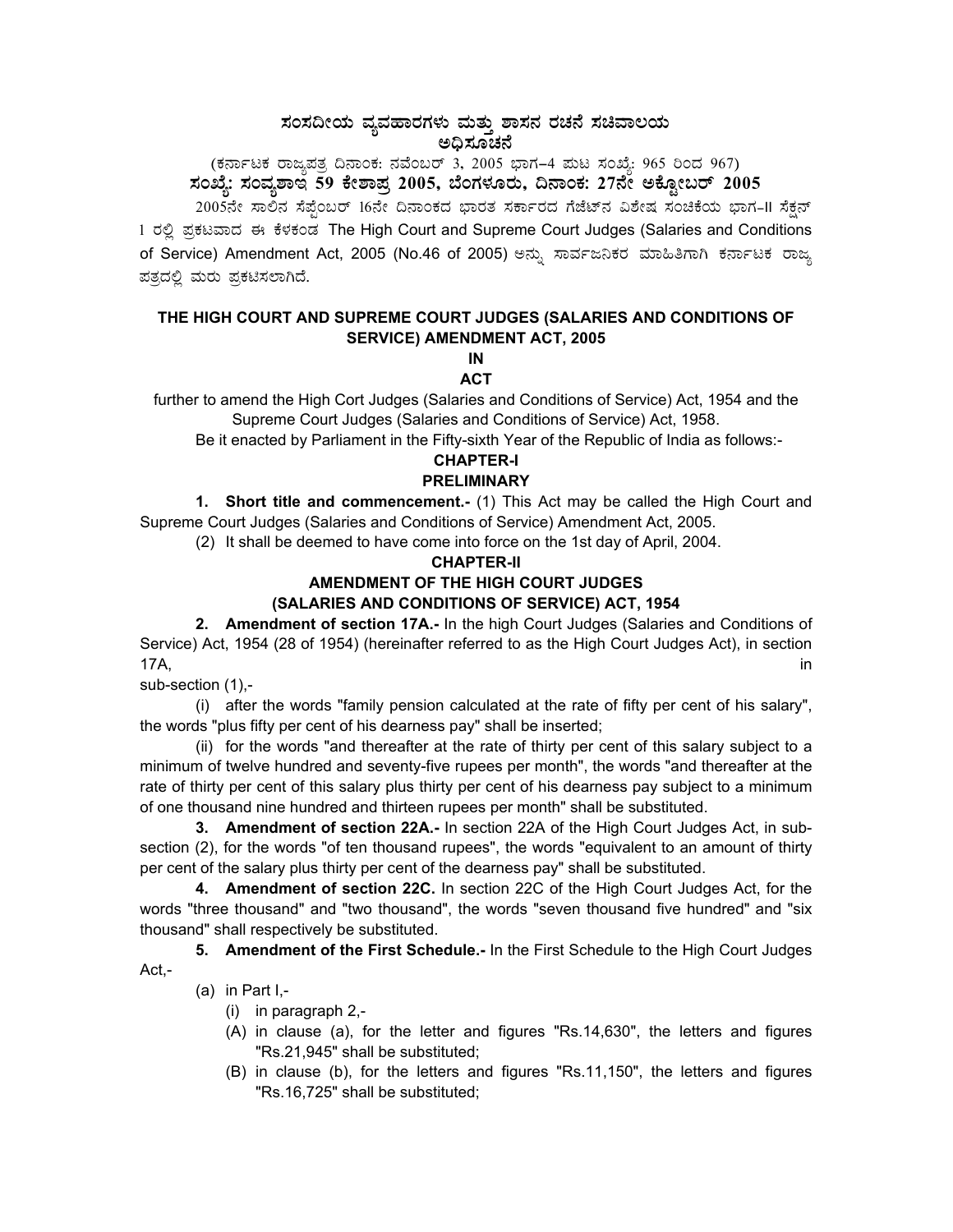- (C) in the proviso, for the letters and figures "Rs.1,80,000" and "Rs.1,56,000", the letters and figures "Rs.2,70,000" and Rs.2,34,000" shall respectively be substituted.
- (ii) in paragraph 8, for the letters and figures "Rs.1,80,000", the letters and figures "Rs.2,70,000" shall be substituted;
- (iii) in paragraph 9, for the letters and figures "Rs.51,190", the letters and figures "Rs.76,785" shall be substituted.
- (b) in Part II,-
	- (i) in the proviso to paragraph 2, for the letters and figures "Rs.1,80,000" and "Rs.1,56,000", the letters and figures "Rs.2,70,000" and "Rs.2,34,000" shall respectively be substituted;
	- (ii) in paragraph 3, for the figures "11,265", "13,520", "15,766", "18,022", "20,280" and "22,533", the figures "16,898", "20,280", "23,649", "27,033", "30,420" and "33,799" shall respectively be substituted;
- (c) in Part III,-
	- (i) in paragraph 2,-
	- (A) in clause (b), for the letters and figures "Rs.5,200", the letters and figures "Rs.7,800" shall be substituted;
	- (B) in the proviso, for the letters and figures "Rs.1,80,000" and "Rs.1,56,000", the letters and figures "Rs.2,70,000" and "Rs.2,34,000" shall respectively be substituted.

### **CHAPTER-III AMENDMENT OF THE SUPREME COURT JUDGES (SALARIES AND CONDITIONS OF SERVICE ACT, 1958)**

**6. Amendment of section 13.-** In section 13 of the Supreme Court Judges (Salaries and Conditions of Service) Act, 1958 (41 of 1958) (hereinafter referred to as the Supreme Court Judges Act), clause (a) shall be omitted.

**7. Insertion of new section 13A.-** After section 13 of the Supreme Court Judges Act, the following section shall be inserted, namely:-

**"13A. Benefit of added years of service.-** Subject to the provisions of this Act, a period of ten years shall be added to the service of a Judge for the purposes of his pension, who qualified for appointment as such judge under sub-clause (b) of clause (3) of article 124 of the Constitution.".

**8. Amendment of section 16A.-** In the Supreme Court Judges Act, in section 16A, in sub-section (1),-

- $(i)$  in clause  $(a)$ ,-
	- (A) after the words "family pension calculated at the rate of fifty per cent of his salary", the words "plus fifty per cent of his dearness pay" shall be inserted;
	- (B) after the words "and hereafter at the rate of thirty per cent of his salary", the words "plus thirty per cent of his dearness pay" shall be inserted;

(ii) in clause (b), after the words "family pension shall be thirty per cent of his salary", the words "plus thirty per cent of his dearness pay" shall be inserted.

**9. Amendment of section 23.-** In section 23 of the Supreme Court Judges Act, in subsection (1A), for the words "of ten thousand rupees", the words "equivalent to an amount of thirty per cent of the salary plus thirty per cent of the dearness pay" shall be substituted.

**10. Amendment of section 23B.-** In section 23B of the Supreme Court Judges Act, for the words "four thousand" and "three thousand", the words "ten thousand" and "seven thousand five hundred" shall respectively be substituted.

**11. Amendment of the Schedule.-** In the Schedule to the Supreme Court Judges Act,-